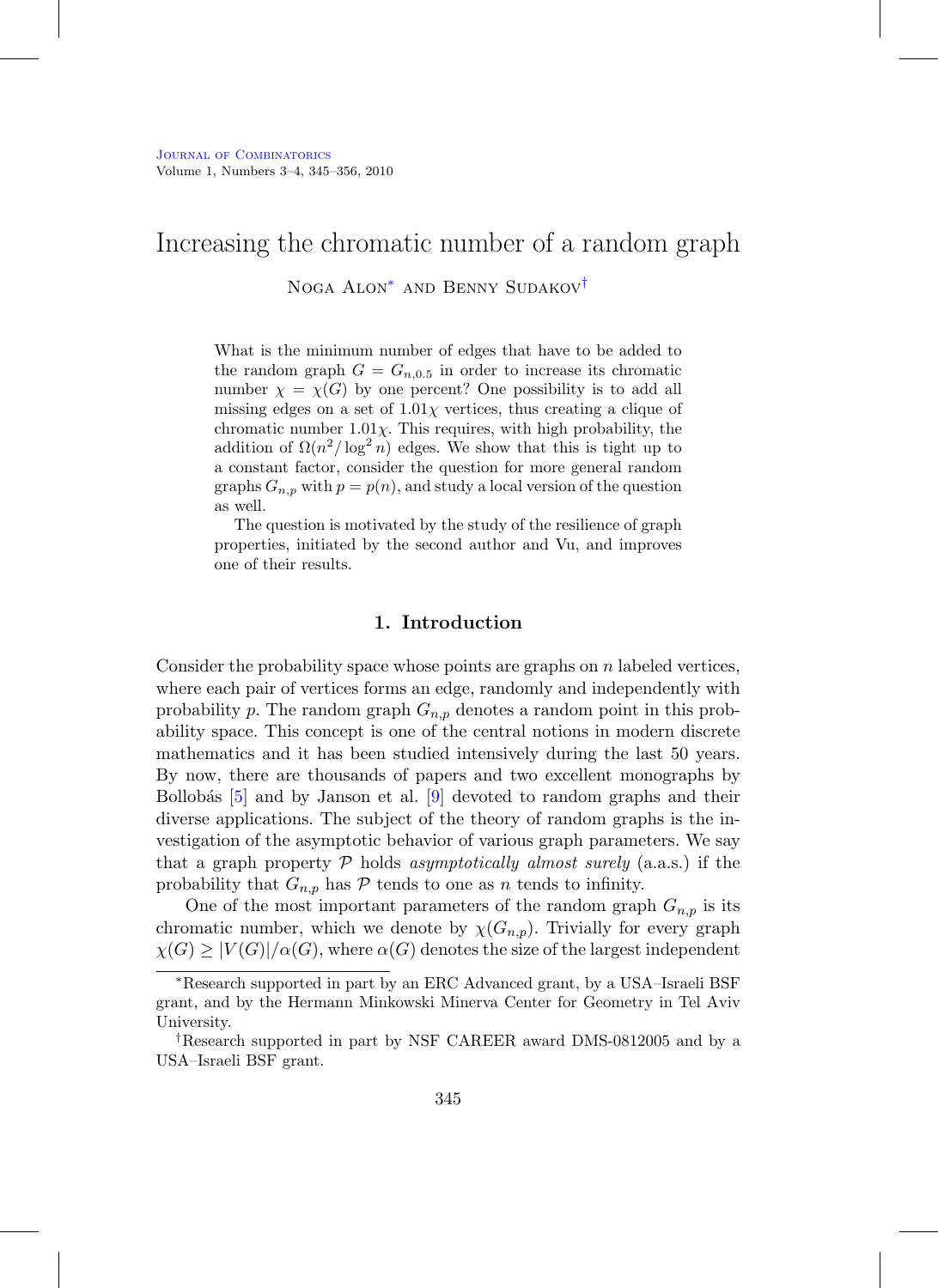set in G. It can be easily shown, using first moment computations, that a.a.s.  $\alpha(G_{n,p}) \leq 2 \log_b(np)$ , where  $b = 1/(1-p)$  (all logarithms in this paper are in the natural base e). This provides a lower bound on the chromatic number of the random graph, showing that  $\chi(G_{n,p}) \geq \frac{n}{2 \log_b(np)}$ . The problem of determining the asymptotic behavior of  $\chi(G_{n,p})$ , posed by Erdős and Rényi in the early 60s, stayed for many years as one of the major open problems in the theory of random graphs, until its solution by Bollobás  $[4]$ , using a novel approach based on martingales that enabled him to prove that a.a.s.  $\chi(G_{n,p}) = (1+o(1))\frac{n}{2\log_b(np)}$  for dense random graphs. Later Luczak [\[14\]](#page-11-0) showed that this estimate also holds for all values of  $p \geq c/n$ . In this paper we strengthen these classical results, by showing that the chromatic number remains  $(1+o(1))\frac{n}{2\log_b(np)}$  even if we are allowed to add to  $G_{n,p}$  any set of not too many additional edges. To describe the main results it is convenient to use the framework of resilience, introduced by Sudakov and Vu [\[15\]](#page-11-1).

A graph property is called monotone increasing (decreasing) if it is preserved under edge addition (deletion). Following [\[15\]](#page-11-1), we define:

**Definition 1.1.** Let  $P$  be a monotone increasing (decreasing) graph property.

- The global resilience of G with respect to  $P$  is the minimum number r such that by deleting (adding)  $r$  edges from  $G$  one can obtain a graph not having P.
- The local resilience of a graph G with respect to  $P$  is the minimum number  $r$  such that by deleting (adding) at most  $r$  edges at each vertex of G one can obtain a graph not having  $\mathcal{P}$ .

Intuitively, the question of determining the resilience of a graph G with respect to a graph property  $P$  is like asking, "How strongly does  $G$  possess  $P$ . Using this terminology, one can restate many important results in extremal graph theory in this language. For example, the classical theorem of Dirac asserts that the complete graph  $K_n$  has local resilience  $\lfloor n/2 \rfloor$  with respect to having a Hamilton cycle. In [\[15\]](#page-11-1), the authors have initiated the systematic study of global and local resilience of random and pseudo-random graphs. They obtained resilience results with respect to various properties such as perfect matching, Hamiltonicity, chromatic number and having a nontrivial automorphism (the last result appeared in an earlier paper with Kim [\[10\]](#page-10-3)). For example, they proved that if  $p > \log^4 n/n$  then a.a.s. any subgraph of  $G(n, p)$  with minimum degree  $(1/2 + o(1))np$  is Hamiltonian. Note that this result can be viewed as a generalization of Dirac's theorem mentioned above, since a complete graph is also a random graph  $G(n, p)$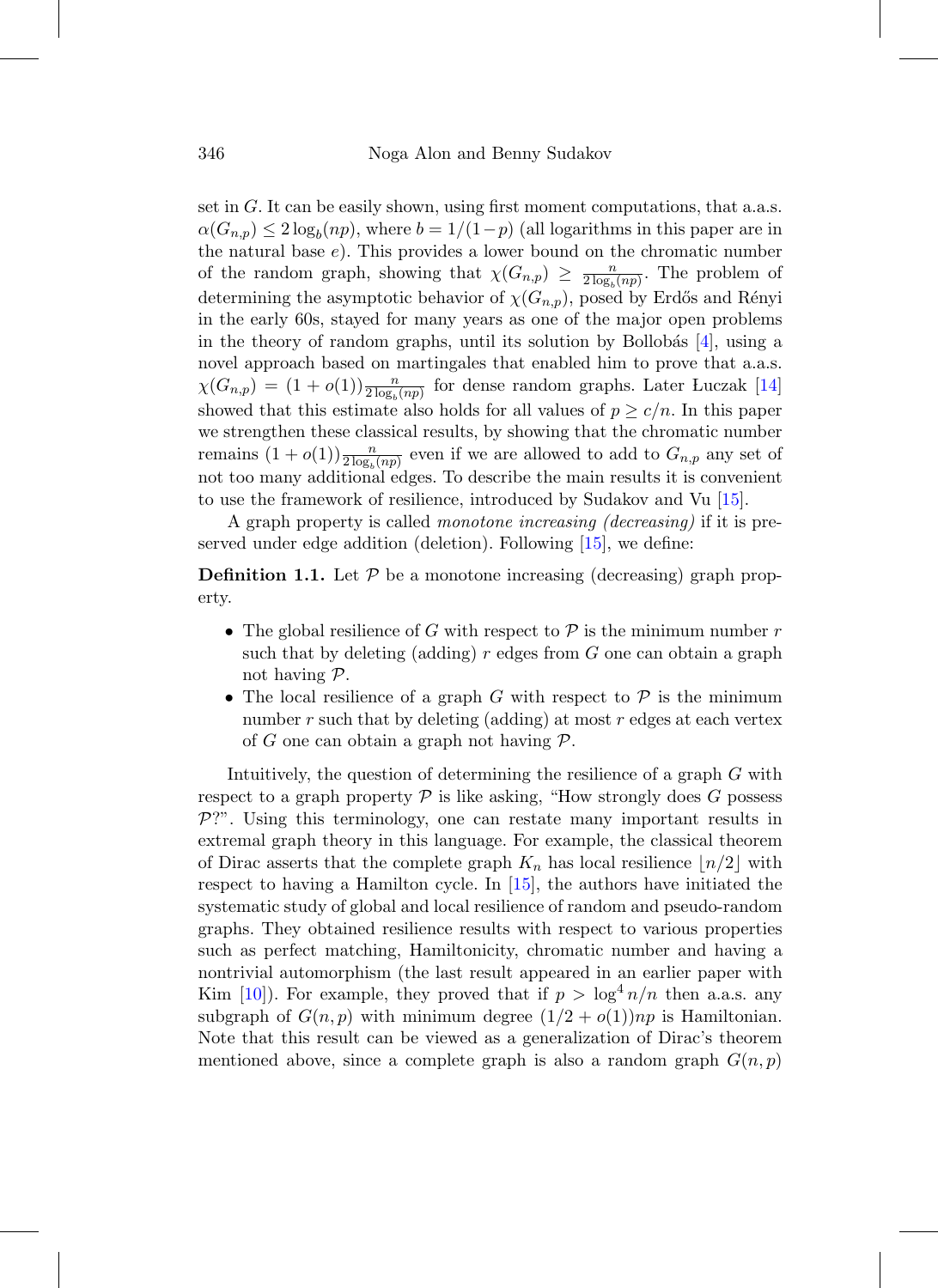with  $p = 1$ . This connection is natural and most of the resilience results for random and pseudo-random graphs can be viewed as generalizations of classical results from graph theory. For additional recent resilience type results, see, e.g., [\[7,](#page-10-4) [8,](#page-10-5) [12,](#page-11-2) [6,](#page-10-6) [3\]](#page-10-7).

In [\[15\]](#page-11-1), Sudakov and Vu proved that the local resilience of dense  $G_{n,p}$ with respect to having chromatic number  $(1 + o(1))\frac{n}{2 \log_b(np)}$  is at least  $np^2/\log^5 n$ . The main aim of the present short paper is to obtain the following new bounds on both the global and the local resilience of the chromatic number of the random graph, which substantially improve this result from [\[15\]](#page-11-1).

<span id="page-2-0"></span>**Theorem 1.2.** Let  $\epsilon > 0$  be a fixed constant and let  $n^{-1/3+\delta} \leq p \leq 1/2$  for some  $\delta > 0$ . Then a.a.s. for every collection E of  $2^{-12} \epsilon^2 \frac{n^2}{\log_b^2(np)}$  edges the chromatic number of  $G_{n,p} \cup E$  is still at most  $(1+\epsilon) \frac{n}{2 \log_b (np)}$ .

This shows that the global resilience of  $G_{n,p}$  with respect to having chromatic number at most  $(1+\epsilon)\frac{n}{2\log_b(np)}$  is of order  $n^2/\log_b^2(np)$ . The result is tight up to a constant factor. Indeed, take an arbitrary set of, say,  $n/\log_b(np)$ vertices of the random graph and add to it all the missing edges to make it a clique. This adds less than  $\frac{1}{2}n^2/\log_b^2(np)$  edges but increases the chromatic number by a factor of 2.

<span id="page-2-1"></span>**Theorem 1.3.** Let  $\epsilon > 0$  be a fixed constant and let  $n^{-1/3+\delta} \leq p \leq 1/2$ for some  $\delta > 0$ . Then a.a.s. for every graph H on n vertices with maximum degree  $\Delta(H) \leq 2^{-8} \epsilon \frac{n}{\log_b(np) \log \log n}$  the chromatic number of  $G_{n,p} \cup H$  is still at most  $(1+\epsilon) \frac{n}{2 \log_b (np)}$ .

As before, by transforming a subset of  $n/\log_b(np)$  vertices of the random graph to a clique, it follows that this result is tight up to the  $\log \log n$  factor. Both these theorems show that adding quite large and dense graphs to  $G_{n,p}$ has very little impact on its chromatic number. It may be instructive to compare the above two theorems to the following folklore result (see, e.g., [\[13\]](#page-11-3) Chapter 9).

**Fact 1.4.** Let G and H be two graphs on the same set of points. Then

$$
\chi(G \cup H) \le \chi(G)\chi(H),
$$

and there are pairs of G and H such that the equality holds.

The rest of this short paper is organized as follows. In the next section we prove our key technical lemma, which shows that in the random graph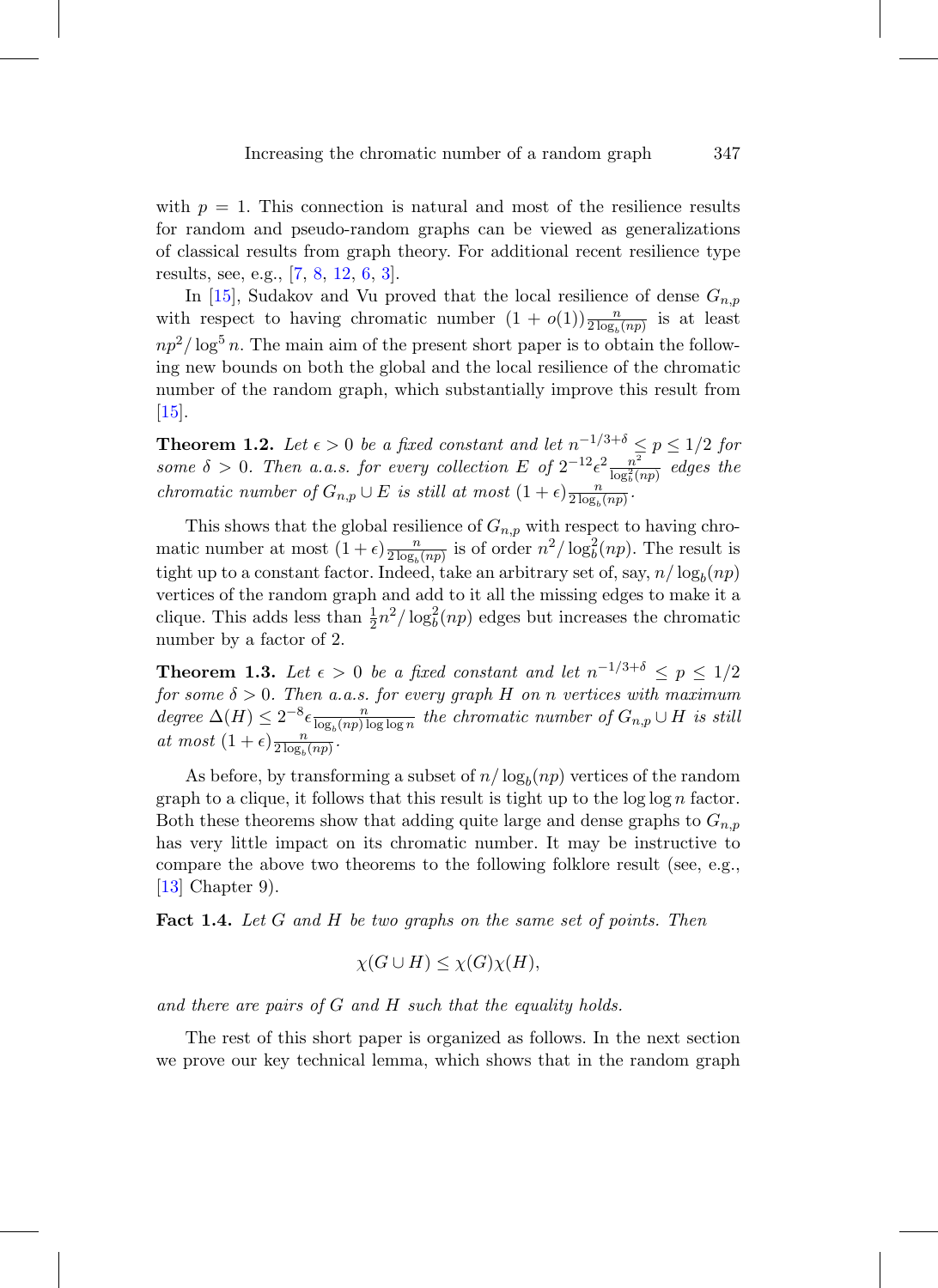$G_{n,p}$  the independent sets of nearly maximal size are rather uniformly distributed. Using this lemma we establish Theorems [1.2](#page-2-0) and [1.3](#page-2-1) in Section 3. The last section of the paper contains some concluding remarks and open questions. Throughout the paper, we systematically omit floor and ceiling signs whenever they are not crucial for the sake of clarity of presentation. We also do not make any serious attempt to optimize the absolute constants in our statements and proofs.

# **2. The distribution of independent sets in random graphs**

In this section we prove the statement which will be our main technical tool. It shows that no matter which set of  $m$  edges we add to the random graph  $G_{n,p}$ , a.a.s. there will be an independent set of nearly maximal size which contains only a few of these edges. In order to state our result precisely we need some preliminaries.

Let  $n^{-1/3+\delta} \le p \le 1/2$  for some  $\delta > 0$  and let  $k_0 = k_0(n, p)$  be defined by

(1) 
$$
k_0 = \max \left\{ k : {n \choose k} (1-p)^{{k \choose 2}} \ge n^4 \right\}.
$$

One can show easily that  $k_0$  satisfies  $k_0 \sim 2 \log_b(np)$  with  $b = 1/(1-p)$ . Also, it follows from known results on the asymptotic value of the independence number of  $G(n, p)$  (see, e.g., [\[9,](#page-10-1) [2\]](#page-10-8)) that a.a.s. the difference between  $k_0$  and the independence number of  $G(n, p)$  is bounded by an absolute constant, as long as  $p(n)$  is in the above range.

Let  $\mu$  be the expected number of independent sets of size  $k_0$  in  $G_{n,p}$ . Clearly

$$
\mu = \binom{n}{k_0} (1-p)^{\binom{k_0}{2}} \ge n^4,
$$

by the definition of  $k_0$ . For a pair  $u, v \in G_{n,p}$ , let  $Z_{u,v}$  be the random variable counting the number of independent sets of size  $k_0$  in  $G_{n,p}$  that contain both u and v. Let  $\mu_0 = E[Z_{u,v}]$ , then

$$
\mu_0 = \binom{n-2}{k_0-2} (1-p)^{\binom{k_0}{2}}.
$$

It is easy to see that  $\mu_0/\mu = (1 + o(1))k_0^2/n^2$ .

Let  $X$  be the random variable which is equal to the size of a largest collection of independent sets of size  $k_0$  in the random graph  $G_{n,p}$  such that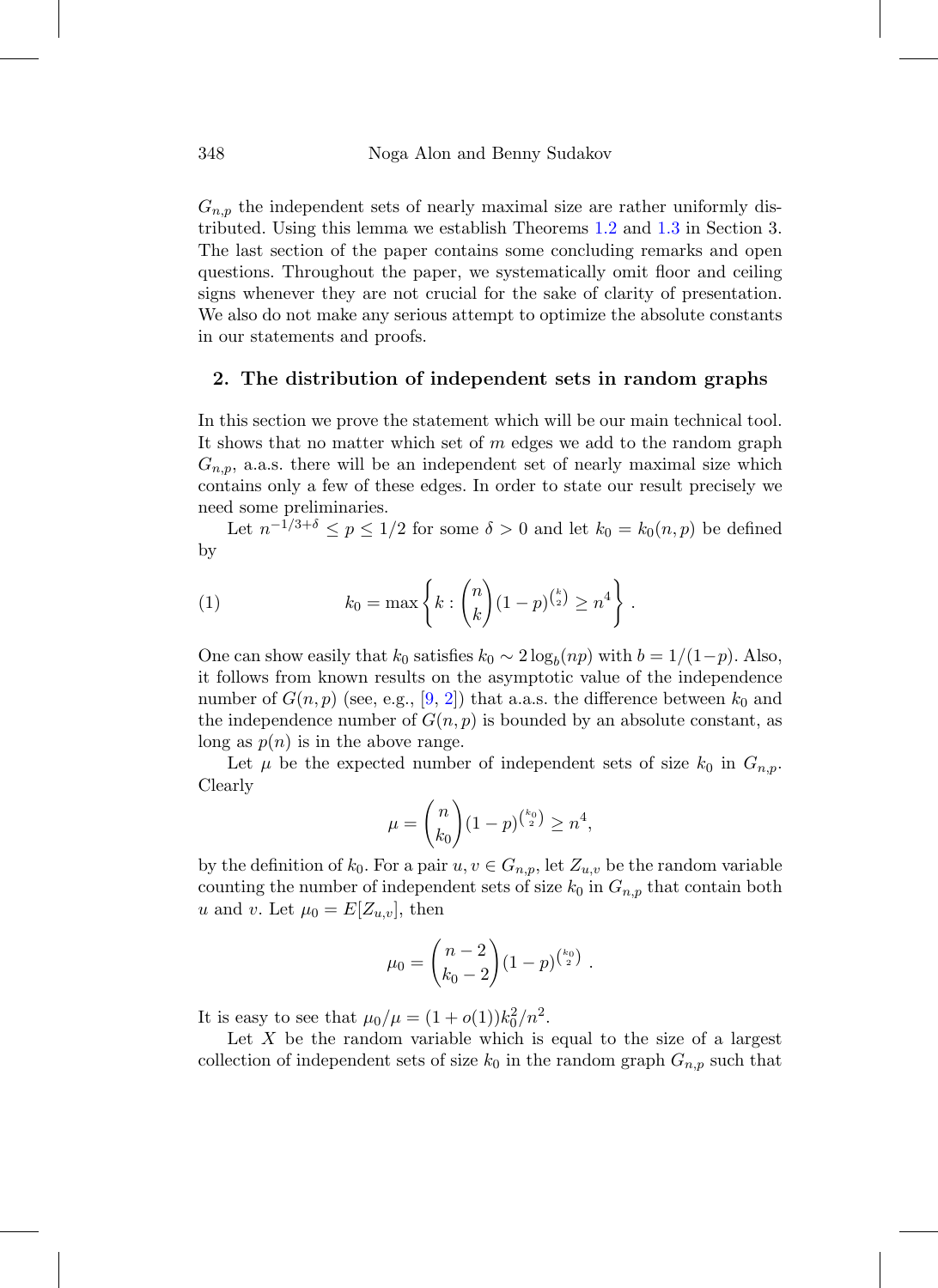no pair of vertices  $u, v$  belongs to more than  $4\mu_0$  of these sets. We need the following lemma, which shows that with high probability the value of  $X$  is concentrated around  $\mu$ .

#### <span id="page-4-1"></span>**Lemma 2.1.**

$$
Pr[X \le 3\mu/5] \le e^{-\frac{\mu^2}{300\mu_0^2 n^2 p}}.
$$

To prove this lemma we will need first to estimate from below the expectation of X. For a pair of vertices  $u, v$  in  $G_{n,p}$  set

$$
Z_{u,v}^{+} = \begin{cases} Z_{u,v}, & Z_{u,v} > 4\mu_0 \ge 2\mu_0/(1-p), \\ 0, & \text{otherwise.} \end{cases}
$$

We also define  $Z^+ = \sum_{u,v} Z^+_{u,v}$ . This random variable has been considered before in [\[11\]](#page-11-4), where the authors studied the probability that the random graph  $G_{n,p}$  contains an independent set of size  $k_0$ . We will need the following claim, proved in that paper.

<span id="page-4-0"></span>**Proposition 2.2.**  $\mathbb{E}[Z^+] = o(\mu)$ .

<span id="page-4-2"></span>From this proposition we can immediately deduce the following bound on the expectation of X.

**Corollary 2.3.** Let X be the size of a largest collection of independent sets of size  $k_0$  in the random graph  $G_{n,p}$  such that no pair of vertices belongs to more than  $4\mu_0$  of these sets. Then  $\mathbb{E}[X] = (1 - o(1))\mu$ .

*Proof.* Let  $\mathcal F$  be the collection of all independent sets in  $G_{n,p}$  of size  $k_0$ . By the definition of  $k_0$ , we have that  $\mathbb{E}[|\mathcal{F}|] = \mu$ . For every pair of vertices u, v which is contained in more than  $4\mu_0$  independent sets of size  $k_0$ , delete all these sets from  $\mathcal{F}$ . Note that for every pair of vertices  $u, v$  we deleted at most  $Z_{u,v}^+$  sets and therefore the total number of deleted sets is at most  $Z^+$ . It is easy to see that the remaining independent sets cover every pair of vertices at most  $4\mu_0$  times and therefore their number is at most X. By Proposition [2.2,](#page-4-0) this implies that

$$
\mathbb{E}[X] \ge \mathbb{E}[|\mathcal{F}|] - \mathbb{E}[Z^+] = (1 - o(1))\mu.
$$

This completes the proof, since clearly  $\mathbb{E}[X] \leq \mu$ .

Let  $\mathcal I$  be a largest collection of independent sets of size  $k_0$  in the random graph  $G_{n,p}$  such that no pair of vertices belongs to more than  $4\mu_0$  of these sets and recall that  $X = \mathcal{I}$ . Note that when we connect by a new edge a pair of non-adjacent vertices u, v of  $G_{n,p}$  we can decrease the value of X only

□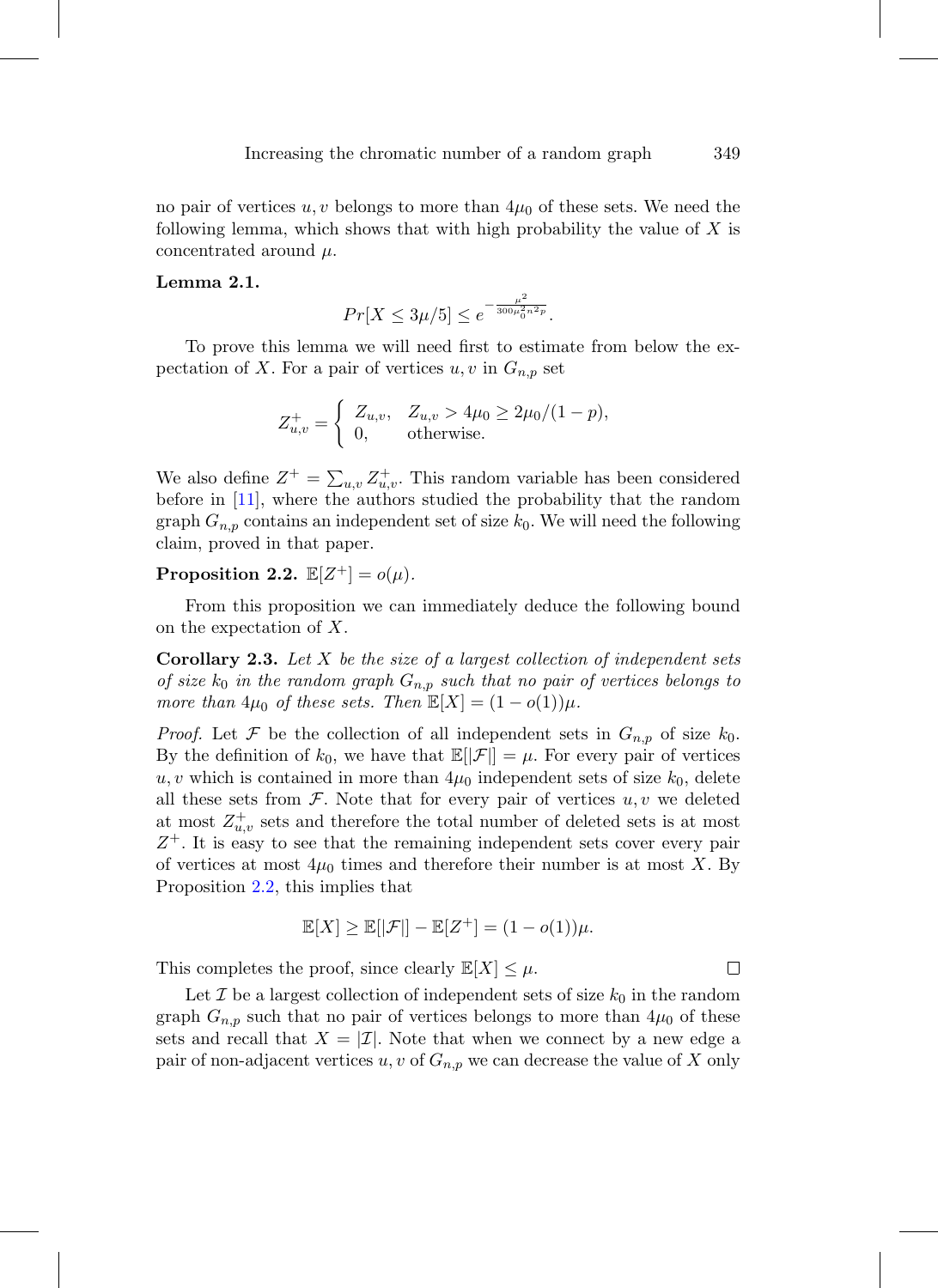by the number of independent sets in  $\mathcal I$  which contain  $u, v$ . By definition, this is at most  $4\mu_0$ . Now suppose we delete an existing edge  $(u, v)$  of the random graph. Although this might create many new independent sets of size  $k_0$ , they all contain  $u, v$  and we can include only at most  $4\mu_0$  of them in *I*. Hence also in this case the value of X changes by at most  $4\mu_0$ , i.e., X is a so called  $4\mu_0$ -Lipschitz function. Now to finish the proof of Lemma [2.1](#page-4-1) we apply a concentration inequality for such functions, proved by Alon, Kim and Spencer  $([1], \text{ see also } [2], \text{ Theorem 7.4.3}.$  $([1], \text{ see also } [2], \text{ Theorem 7.4.3}.$  $([1], \text{ see also } [2], \text{ Theorem 7.4.3}.$  $([1], \text{ see also } [2], \text{ Theorem 7.4.3}.$  $([1], \text{ see also } [2], \text{ Theorem 7.4.3}.$  They considered a random variable  $Y$  given on the space generated by mutually independent  $0/1$  choices such that probability that a choice i is one is  $p_i$ . Let  $c_i$  be such that changing choice i can change Y by at most  $c_i$ ,  $C = \max_i c_i$  and let the total variance satisfy  $\sum_i p_i(1-p_i)c_i^2 \leq \sigma^2$ . Then if  $aC < 2\sigma^2$  for some positive a, then

$$
Pr[Y - \mathbb{E}[Y] < -a] \le e^{-a^2/(4\sigma^2)}.
$$

*Proof of Lemma [2.1.](#page-4-1)* As we already mentioned X is a  $4\mu_0$ -Lipschitz random variable, which depends on  $\binom{n}{2}$  random choices for the edges of  $G_{n,p}$ . This implies that the total variance is at most  $16\mu_0^2{n \choose 2}p(1-p) \leq 8\mu_0^2n^2p = \sigma^2$ . Let  $a = \mu/3$ . Using that  $k_0 > 1/p$  and  $\mu/\mu_0 = (1+o(1))n^2/k_0^2$ , it is easy to check that  $4\mu_0 a \leq 2\sigma^2 = 16\mu_0^2 n^2 p$ . Note that by Corollary [2.3,](#page-4-2) if  $X \leq 3\mu/5$ then we also have that  $X - \mathbb{E}[X] < -a$ . Therefore, the desired estimate for the lower tail of X follows from the above inequality of [1]. the lower tail of X follows from the above inequality of  $[1]$ .

**Remark.** Using the same proof one can also obtain estimates on the upper tail of X and in particular show that for any fixed  $\delta > 0$ 

$$
Pr[|X - \mathbb{E}[X]| > \delta\mu] < 2e^{-\frac{\delta^2\mu^2}{40\mu_0^2 n^2 p}}.
$$

Finally we are ready to prove the main result of this section, which roughly says that in the random graph  $G_{n,p}$  independent sets of nearly maximal size are uniformly distributed in the following sense. Suppose we add to the random graph some set  $E$  of  $m$  edges. Consider a random subset of vertices of size  $k_0$ . By averaging, we expect that  $2m/n^2$  fraction of its pairs are edges from  $E$ . Our next lemma shows that with very high probability  $G_{n,p}$  has an independent set of size  $k_0$ , which has this property up to a constant factor.

<span id="page-5-0"></span>**Lemma 2.4.** If  $n^{-1/3+\delta} \leq p \leq 1/2$  for some  $\delta > 0$ , then with probability at least  $1 - e^{-n^{1+\delta}}$  the random graph  $G_{n,p}$  has the following property. For every collection E of m edges, there is an independent set I in  $G_{n,p}$  of size  $k_0$  such that I contains at most  $7k_0^2 \frac{m}{n^2}$  edges of E.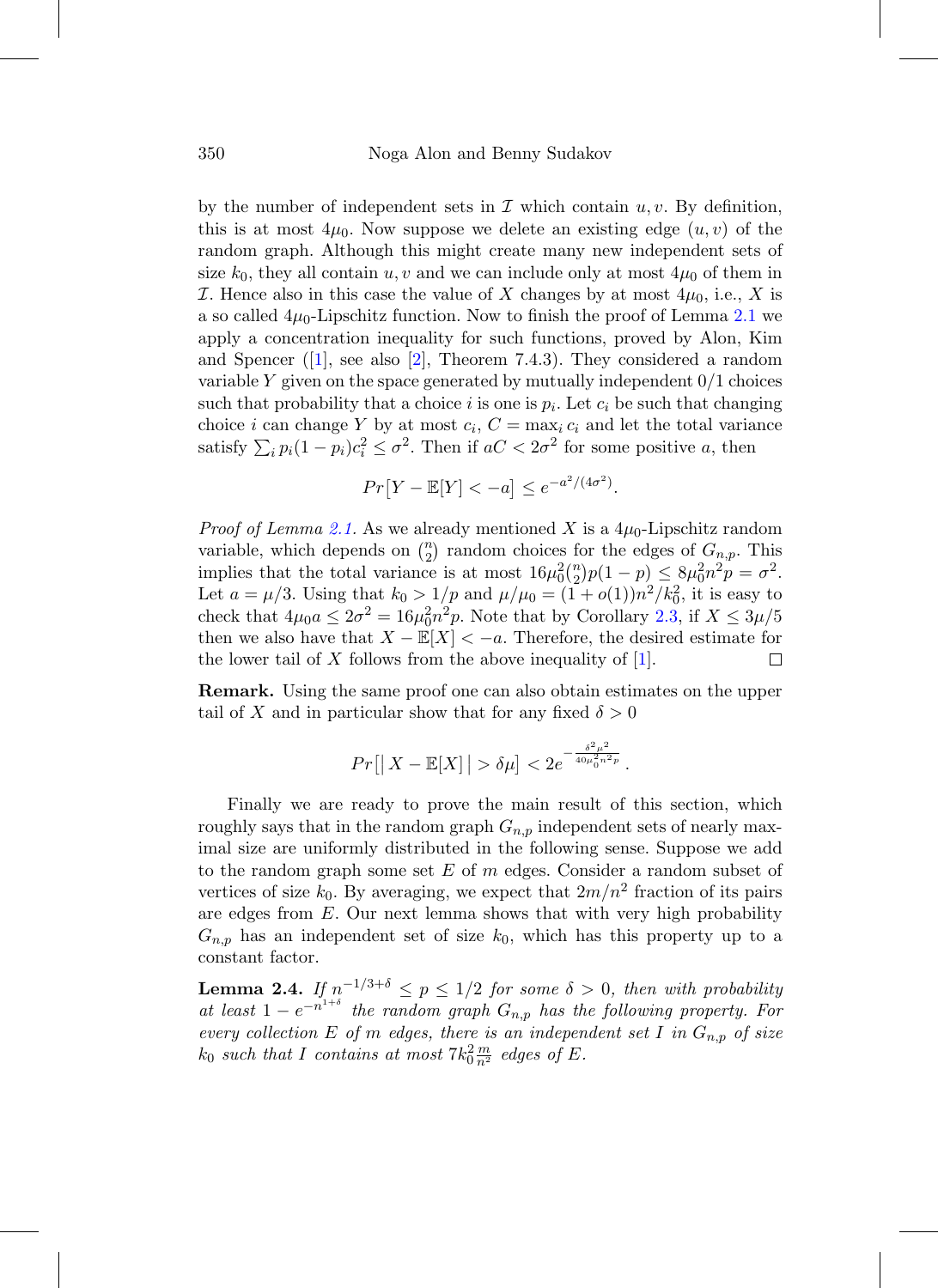*Proof.* Let  $\mathcal I$  be a largest collection of independent sets of size  $k_0$  in random graph  $G_{n,p}$  such that no pair of vertices belongs to more than  $4\mu_0$  of these sets. Recall that  $\mu_0/\mu = (1 + o(1))k_0^2/n^2$ . Also, by the definition of  $k_0$ , it is easy to check that  $k_0 \leq \frac{2}{p} \log n$ . Together this implies that

$$
\frac{\mu^2}{300\mu_0^2 n^2 p} \ge \frac{n^2}{400 k_0^4 p} \ge \frac{n^2 p^3}{10^4 \log^4 n} > n^{1+\delta}.
$$

Therefore, by Lemma [2.1](#page-4-1) we have that with probability at least  $1 - e^{-n^{1+\delta}}$ the size of  $\mathcal I$  is at least  $3\mu/5$ . Consider an auxiliary bipartite graph  $H$  with parts I and E in which independent set  $I \in \mathcal{I}$  is adjacent to edge  $(u, v) \in E$ iff both vertices u, v belong to I. By the definition of I, every edge  $(u, v) \in E$ is contained in at most  $4\mu_0$  sets from *I*. Therefore the number of edges  $e(H)$ is bounded by  $4\mu_0 m$ . Thus there is an independent set  $I \in \mathcal{I}$ , whose degree in H is at most  $e(H)/|\mathcal{I}|$ . This I contains at most

$$
\frac{e(H)}{|{\cal I}|} \le \frac{4\mu_0 m}{|{\cal I}|} \le \frac{20\mu_0 m}{3\mu} \le 7k_0^2 \frac{m}{n^2}
$$

edges from E.

**Remark.** As pointed out by an anonymous referee, one can give a slightly shorter proof of the last lemma relying more on the results of [\[11\]](#page-11-4), but we prefer to include the proof above which is more transparent, even if a bit longer.

## **3. Global and local resilience of the chromatic number**

In this section we prove our main results. We start by recalling several additional facts used in the proofs. The first is the following classical theorem of Turán (see e.g.,  $[2]$  p. 95), which provides a lower bound for the size of a maximum independent set in a graph.

<span id="page-6-0"></span>**Lemma 3.1.** Let G be graph on n vertices with  $e(G)$  edges. Then the independence number  $\alpha(G)$  of G satisfies

$$
\alpha(G) \ge \frac{n^2}{2e(G) + n}.
$$

<span id="page-6-1"></span>We also need the following simple lemma which estimates the number of edges spanned by small subsets of a random graph.

 $\Box$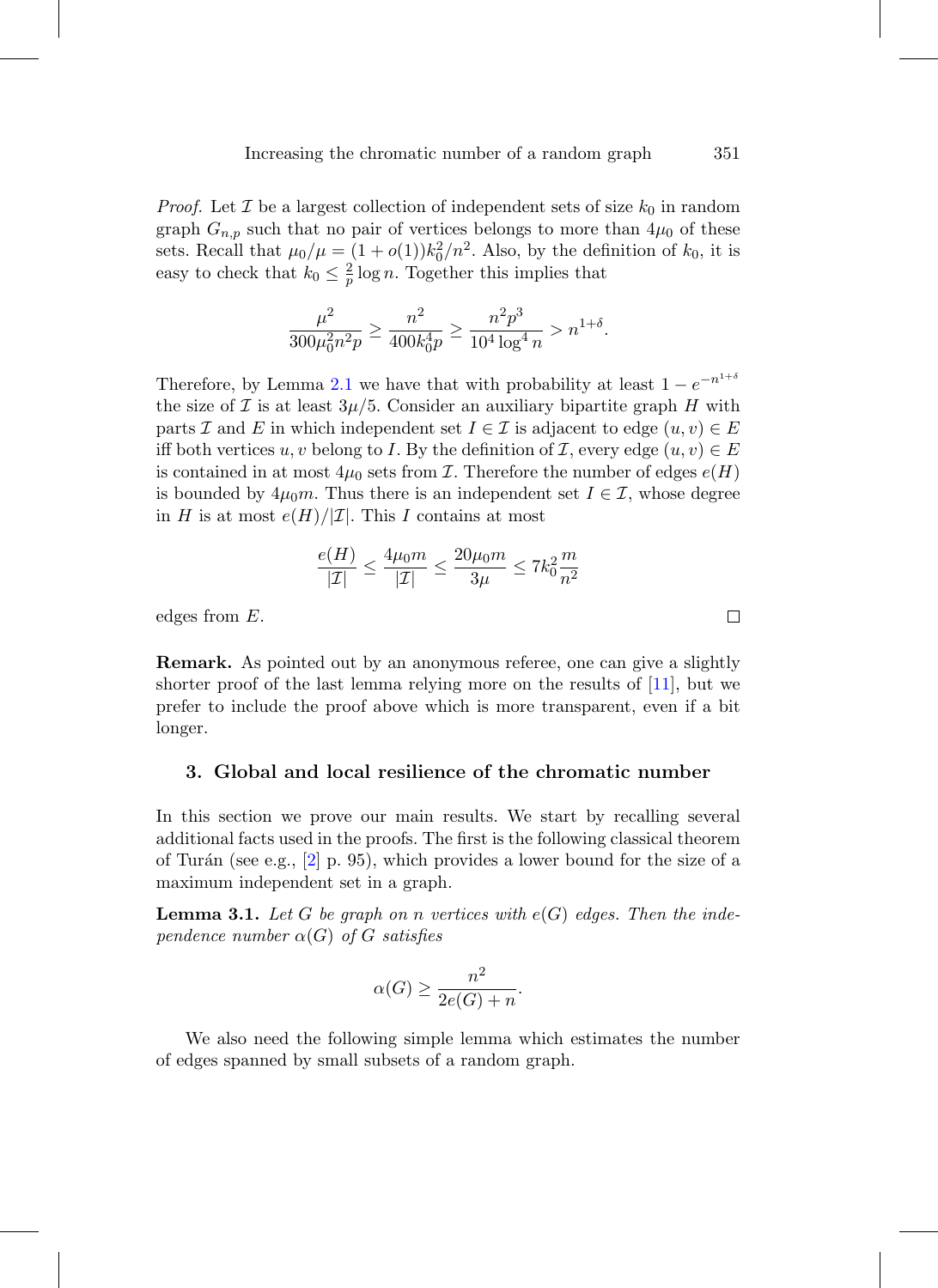**Lemma 3.2.** Let  $n^{-1/3} \leq p \leq 1/2$  and let  $\epsilon$  be a positive constant. Then a.a.s. every subset of  $G_{n,p}$  of size  $s \leq \frac{\epsilon n}{16 \log(np)}$  contains at most  $\frac{\epsilon np}{8 \log(np)}s$ edges.

*Proof.* Define  $r = \frac{\epsilon n}{16 \log(np)}$ . The probability of existence of a subset violating the assertion of the lemma is at most

$$
\sum_{s=rp}^r \binom{n}{s} \binom{\binom{s}{2}}{2srp} p^{2srp} \le \sum_{s=rp}^r \left(\frac{en}{s} \left(\frac{es}{4rp}\right)^{2rp} p^{2rp}\right)^s \le \sum_{s=rp}^r \left(n\left(\frac{e}{4}\right)^{2rp}\right)^s = o(1).
$$

Here we used that  $rp > \sqrt{n}$  together with the well known fact that  $\binom{a}{b} \leq$  $(ea/b)^b$ .

Finally, recall the simple fact that any graph with a chromatic number of at least r must have a subgraph with minimum degree  $r - 1$ .

*Proof of Theorem [1.2.](#page-2-0)* Let E be an arbitrary set of  $m = 2^{-12} \epsilon^2 n^2 / \log_b^2(np)$ edges, suppose it has been added to  $G_{n,p}$ , and put  $G = G_{n,p} \cup E$ . Let  $b = 1/(1 - p)$  and let  $k = 2 \log_b(np/\log^3 n) = (1 + o(1))2 \log_b(np)$ . Since every subset of  $G_{n,p}$  is a random graph itself and the number of subsets is at most  $2^n$ , using Lemma [2.4](#page-5-0) together with the union bound, we obtain that a.a.s. every subset of  $G_{n,p}$  of size  $s \geq n/\log^2 n$  has an independent set I of size at least k which contains at most  $7k_0^2 \frac{m}{s^2} \leq 8k^2 \frac{m}{s^2}$  edges of E. Repeatedly apply the following procedure until the remaining graph has at most  $\frac{\epsilon n}{16 \log(np)}$  vertices. Given a current subset, which has s vertices, find in it an independent set I of  $G_{n,p}$  of size at least k which contains at most  $8k^2 \frac{m}{s^2}$  edges of E. Apply Lemma [3.1](#page-6-0) to the induced subgraph  $G[I]$  to find an independent set of G of size  $\frac{k^2}{16k^2m/s^2+k}$ . Color it by a new color, remove its vertices from G and continue.

If the current subgraph of G has  $s \geq 2^{-i}n$  vertices, then we can find in it an independent set of size at least  $\frac{k^2}{2^{2i+4}k^2m/n^2+k}$ . Therefore if we start with at most  $2^{-i+1}n$  vertices, then after pulling out

$$
\chi_i \le 2^{-i}n \Big/ \frac{k^2}{2^{2i+4}k^2m/n^2 + k} = 2^{i+4}\frac{m}{n} + 2^{-i}\frac{n}{k}
$$

independent sets we will remain with less than  $2^{-i}n$  vertices. Let  $i_0$  be such that  $2^{i_0} = 16\epsilon^{-1} \log(np)$ . Summing up for all  $1 \leq i \leq i_0$  we obtain that we can color all but  $\frac{\epsilon n}{16 \log(np)}$  vertices of G using only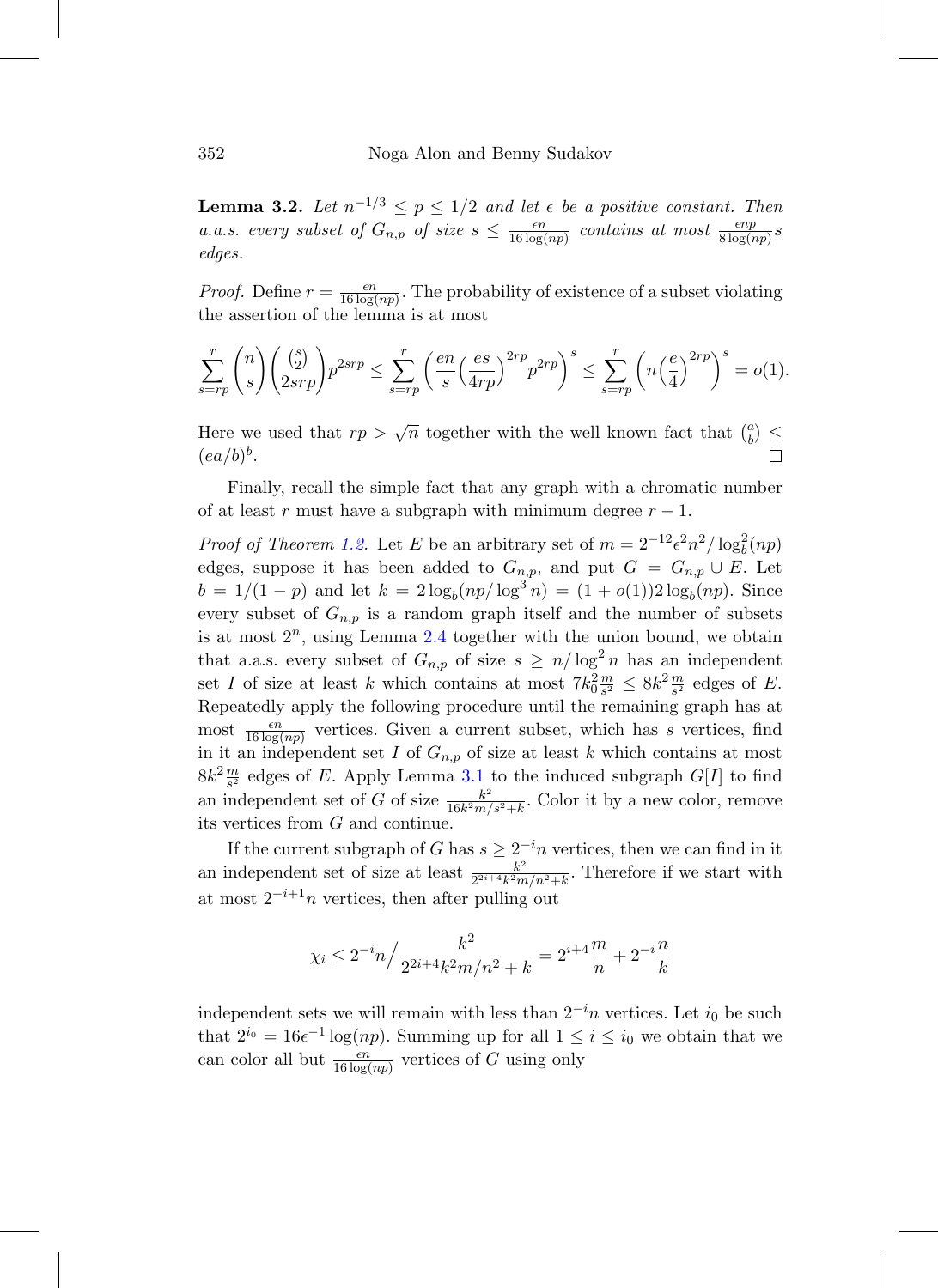$$
\sum_{i=1}^{i_0} \chi_i = \sum_{i=1}^{i_0} \left( 2^{i+4} \frac{m}{n} + 2^{-i} \frac{n}{k} \right)
$$
  
\n
$$
\leq 2^{i_0+5} \frac{m}{n} + n/k \leq 2^9 \epsilon^{-1} \log(np) \frac{2^{-12} \epsilon^2 n}{\log_b^2(np)} + n/k
$$
  
\n
$$
\leq \frac{\epsilon}{4} \cdot \frac{\log(np)}{\log_b(np)} \cdot n/k + n/k \leq (1 + \epsilon/4)n/k
$$

colors. Next we prove that the remaining  $\frac{\epsilon n}{16 \log(np)}$  vertices of G can be colored by at most  $r = \frac{\epsilon n}{3 \log_b(np)}$  additional colors.

Indeed suppose that the remaining vertices form a graph with a chromatic number more than r. Then this graph contains a subgraph  $G'$  with minimum degree at least  $r-1$ . Denote by s the number of vertices of G' and note that  $r \leq s \leq \frac{\epsilon n}{16 \log(np)}$  vertices. The number of edges in G' is at least  $s(r-1)/2$ . On the other hand, using that  $\frac{1}{p} \log(np) \geq \log_b(np)$  together with Lemma [3.2,](#page-6-1) we conclude that the number of edges in  $G'$  is at most

$$
\frac{\epsilon np}{8 \log(np)} s + |E| \le \frac{\epsilon n}{8 \log_b(np)} s + \frac{2^{-12} \epsilon^2 n^2}{\log_b^2(np)} \le \frac{\epsilon n}{8 \log_b(np)} s + \frac{2^{-10} \epsilon n}{\log_b(np)} s
$$
  

$$
\le s \frac{\epsilon n}{7 \log_b(np)} < \frac{s(r-1)}{2}.
$$

This contradiction shows that any  $\frac{\epsilon n}{16 \log(np)}$  vertices of G can be colored by at most  $\frac{\epsilon n}{3 \log_b(np)}$ colors. Therefore the chromatic number of G is at most  $(1 + \epsilon/4)n/k + \epsilon n/(3 \log_b n) < (1 + \epsilon) \frac{n}{2 \log_b (np)},$  completing the proof.  $\Box$ Proof of Theorem [1.3.](#page-2-1) The proof of this result follows along the same lines as the one for global resilience. Let  $H$  be a graph with maximum degree  $\Delta \leq 2^{-8} \epsilon \frac{n}{\log_b (np) \log \log n}$  and let  $G = G_{n,p} \cup H$ . Set  $b = 1/(1-p)$  and  $k = 2 \log_b(np/\log^3 n) = (1 + o(1))2 \log_b(np)$ . Let S be a subset of  $G_{n,p}$  of size  $s = |S| \ge n / \log^2 n$  and let  $e(H|S|)$  be the number of edges of H spanned by S. Since H has bounded maximum degree we have that  $e(H[S]) \leq \Delta s/2$ . We can again assume, by Lemma  $2.4$ , that every such subset S has an independent set I of  $G_{n,p}$  of size at least k which contains at most

$$
7k_0^2 \frac{e(H[S])}{s^2} \le 8k^2 \frac{e(H[S])}{s^2} \le \frac{4k^2 \Delta}{s}
$$

edges of H. Applying Lemma [3.1](#page-6-0) to the induced subgraph  $G[I]$ , we find in it an independent set of G of size  $\frac{k^2}{8k^2\Delta/s+k}$ . Repeatedly color every such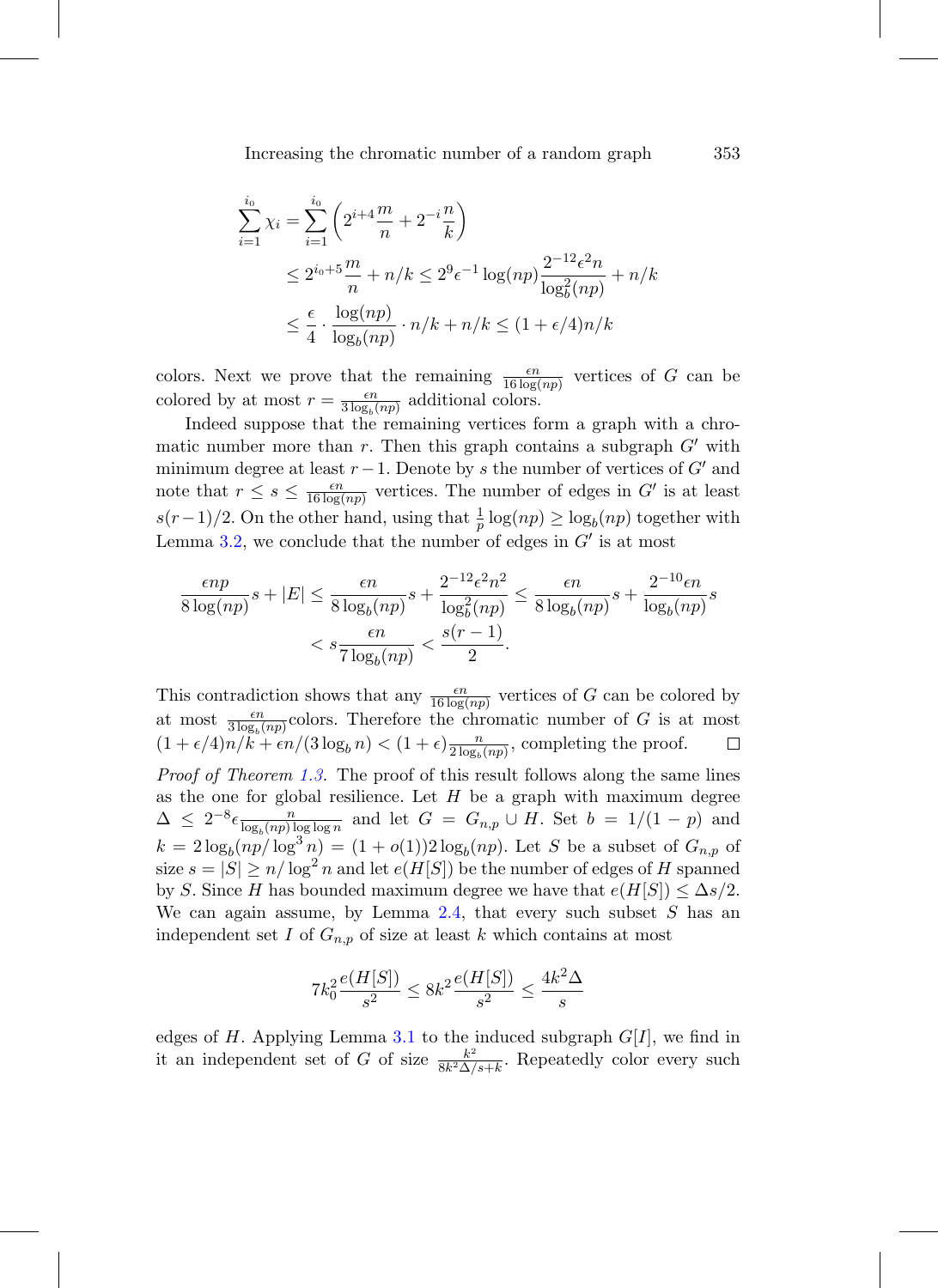independent set by a new color and remove it from  $G$  until the remaining graph has at most  $\frac{n}{\log^2 n}$  vertices.

If the current subgraph of G has  $s \geq 2^{-i}n$  vertices, then we can find in it an independent set of size at least  $\frac{k^2}{2^{i+3}k^2\Delta/n+k}$ . Therefore if we start with at most  $2^{-i+1}n$  vertices, then after pulling out

$$
\chi_i \le 2^{-i} n / \frac{k^2}{2^{i+3} k^2 \Delta/n + k} = 8\Delta + 2^{-i} \frac{n}{k}
$$

independent sets, we will remain with less than  $2^{-i}n$  vertices. Let  $i_0$  be such that  $2^{i_0} = \log^2 n$ , then  $i_0 \leq 3 \log \log n$ . Summing up for all  $1 \leq i \leq i_0$  we obtain that we can color all but  $\frac{n}{\log^2 n}$  vertices of G using only

$$
\sum_{i=1}^{i_0} \chi_i = \sum_{i=1}^{i_0} \left( 8\Delta + 2^{-i} \frac{n}{k} \right) \le \frac{n}{k} + 8\Delta i_0 \le \frac{n}{k} + 24 \log \log n \frac{2^{-8} \epsilon n}{\log_b (np) \log \log n}
$$
  
 
$$
\le (1 + \epsilon/4) \frac{n}{k}
$$

colors.

Consider any subset S of  $s \leq \frac{n}{\log^2 n}$  vertices of G. By Lemma [3.2](#page-6-1) it has at most  $\frac{\epsilon np}{8 \log(np)}s$  edges of  $G_{n,p}$ . The number of edges of H inside S is clearly at most  $\Delta s/2$ . Therefore there are at most  $\left(\frac{\epsilon np}{8 \log(np)} + \Delta/2\right) s$  edges in the subgraph of G induced by S. Using that  $\frac{1}{p} \log(np) \geq \log_b(np)$  we conclude that  $G[S]$  has a vertex of degree at most

$$
2e(G[S])/s \leq \frac{\epsilon np}{4\log (np)} + \Delta < \frac{\epsilon n}{2\log_b(np)} + \frac{2^{-8}\epsilon n}{\log_b(np)\log\log n} < \frac{3\epsilon n}{5k} - 1.
$$

This shows that we can color the remaining  $\frac{n}{\log^2 n}$  vertices in  $3\epsilon n/(5k)$  colors and the whole graph G by  $(1 + \epsilon/4 + 3\epsilon/5)\frac{n}{k} < (1 + \epsilon)\frac{n}{2\log_b(np)}$  colors.

# **4. Concluding remarks and open problems**

We have studied the global and local resilience of random graphs with respect to the property of having a chromatic number close to its typical value. Our bounds for global resilience are tight up to a constant factor, but the ones for the local case are only tight up to a  $\log \log n$  factor. It seems plausible to conjecture that the assertion of Theorem [1.3](#page-2-1) holds even when the  $\log \log n$ term is omitted in the hypothesis. It is also possible that Theorem [1.2](#page-2-0) can be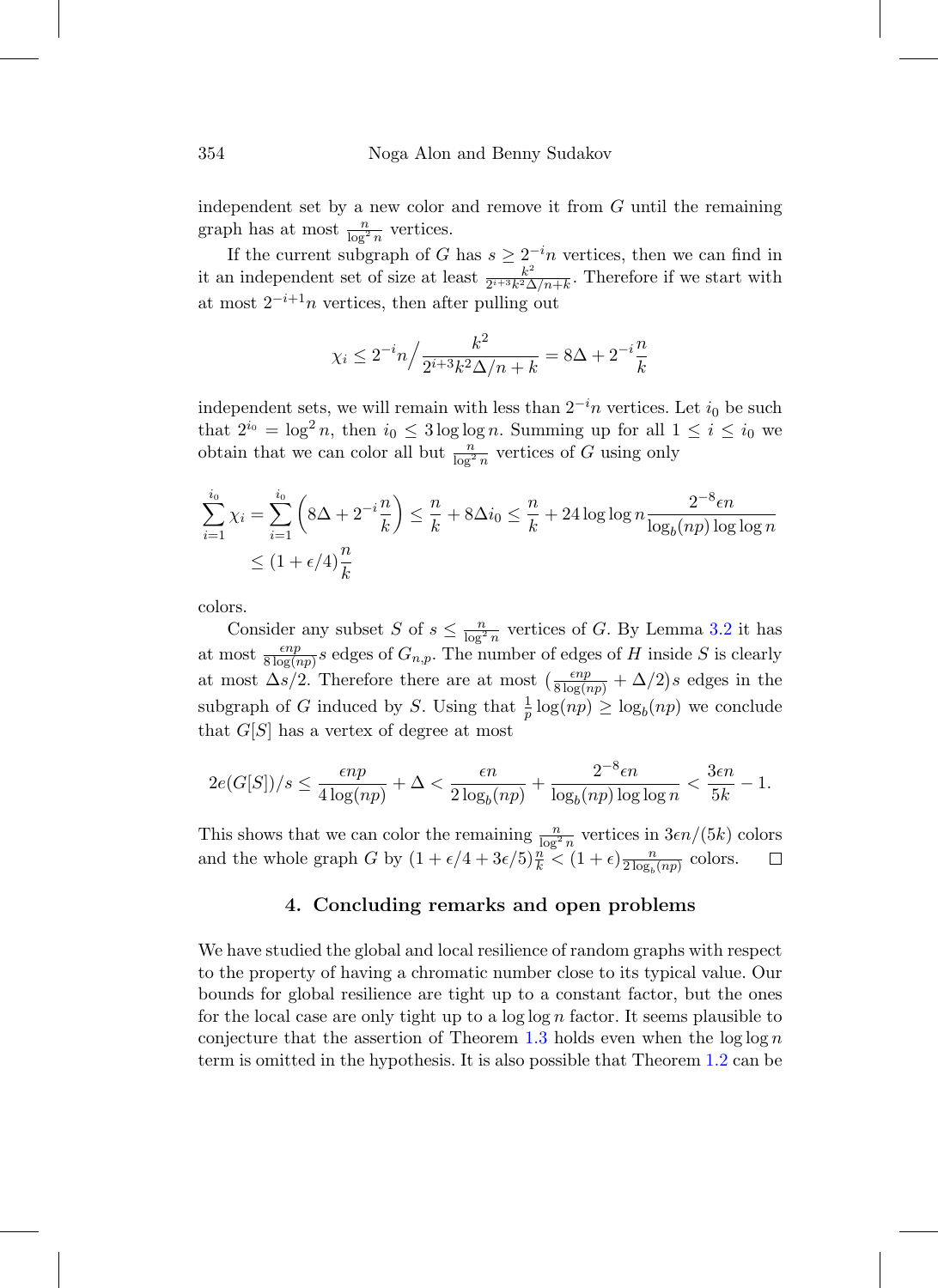strengthened, and that the most economical way to increase the chromatic number of the random graph  $G_{n,p}$  by a factor of  $(1 + \epsilon)$  is to construct an appropriately large clique in it. If this is the case, then one has to add to  $G_{n,p}$ , a.a.s., more than  $n^2/(16 \log_b^2 n)$  edges in order to increase its chromatic number by a factor of  $(1+\epsilon)$ , for any fixed  $\epsilon > 0$  and sufficiently large n. This remains open. It may also be interesting to estimate the minimum number of edges that have to be added to  $G_{n,p}$  in order to increase the chromatic number by a lower order term. This is related to the question of estimating the concentration of the chromatic number of random graphs, and appears to be difficult.

# **References**

- <span id="page-10-9"></span>[1] N. Alon, J. H. Kim and J. Spencer, Nearly perfect matchings in regular simple hypergraphs, Israel J. Math. 100 (1997), 171–187. [MR1469109](http://www.ams.org/mathscinet-getitem?mr=1469109)
- <span id="page-10-8"></span>[2] N. Alon and J. Spencer, The Probabilistic Method, 3rd edition, Wiley, New York, 2008. [MR2437651](http://www.ams.org/mathscinet-getitem?mr=2437651)
- <span id="page-10-7"></span>[3] J. Balogh, B. Csaba and W. Samotij, Local resilience of almost spanning trees in random graphs, Random Structures and Algorithms, to appear.
- <span id="page-10-2"></span>[4] B. Bollobás, The chromatic number of random graphs, *Combinatorica* 8 (1988), 49–55. [MR0951992](http://www.ams.org/mathscinet-getitem?mr=0951992)
- <span id="page-10-0"></span> $[5]$  B. Bollobás, Random Graphs, 2nd edition, Cambridge Studies in Advanced Mathematics 73, Cambridge University Press, Cambridge, 2001. [MR1864966](http://www.ams.org/mathscinet-getitem?mr=1864966)
- <span id="page-10-6"></span>[6] J. Böttcher, Y. Kohayakawa and A. Taraz, Almost spanning subgraphs of random graphs after adversarial edge removal, Electronic Notes in Discrete Mathematics 35 (2009), 335–340. [MR2579452](http://www.ams.org/mathscinet-getitem?mr=2579452)
- <span id="page-10-4"></span>[7] D. Dellamonica, Y. Kohayakawa, M. Marciniszyn and A. Steger, On the resilience of long cycles in random graphs, Electron. J. Combin. 15 (2008), R32. [MR2383452](http://www.ams.org/mathscinet-getitem?mr=2383452)
- <span id="page-10-5"></span>[8] A. Frieze and M. Krivelevich, On two Hamilton cycle problems in random graphs, Israel J. Math. 166 (2008), 221–234. [MR2430433](http://www.ams.org/mathscinet-getitem?mr=2430433)
- <span id="page-10-1"></span>[9] S. Janson, T. Luczak and A. Ruciński, *Random Graphs*, John Wiley and Sons, New York, 2000. [MR1782847](http://www.ams.org/mathscinet-getitem?mr=1782847)
- <span id="page-10-3"></span>[10] J.H. Kim, B. Sudakov and V. Vu, On the asymmetry of random regular graphs and random graphs, Random Structures Algorithms 21 (2002), 216–224. [MR1945368](http://www.ams.org/mathscinet-getitem?mr=1945368)